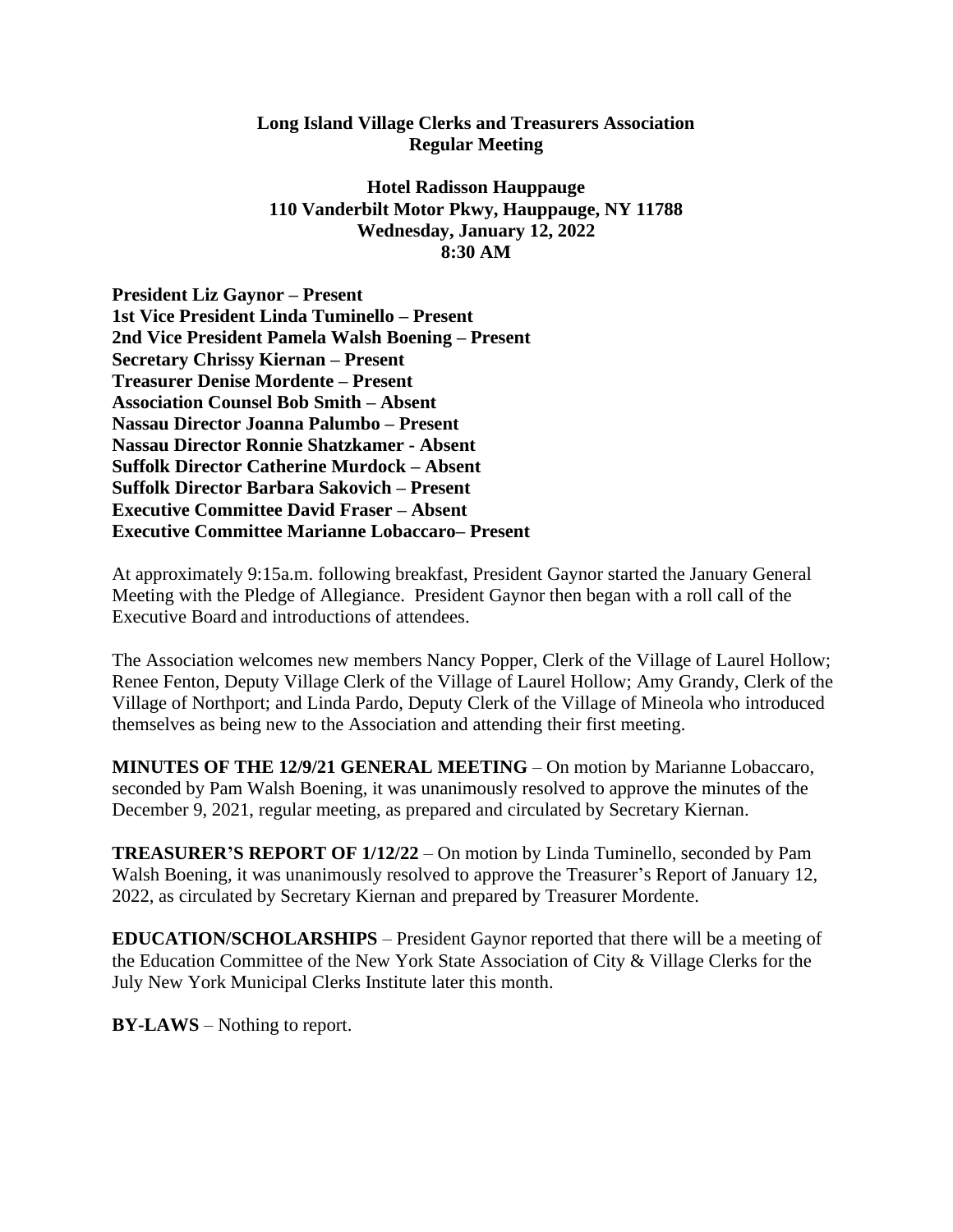**MEMBERSHIP - 2021-2022 LIVCTA DIRECTORY –** Pam Walsh Boening announced that the 2021-2022 LIVCTA Directory is being distributed today. Pam thanked Marianne Lobaccaro and Chrissy Kiernan for assisting with editing and production.

**FINANCE –** Nothing to report.

**SUNSHINE COMMITTEE** – Nothing to report.

**WEBSITE** – President Gaynor reported that the LIVCTA.com website is up-to-date.

**NEW BUSINESS** – President Gaynor announced that Joe Scalero, Clerk of the Village of Mineola, has resigned from his village position as well as his position as President of the New York State Association of City & Village Clerks Association and has since been appointed Deputy Supervisor for the Town of North Hempstead. Congratulations Joe! Liz Dreaper will be stepping up to serve as the new President of the New York State Association of City & Village Clerks.

Marianne Lobaccaro reported that the New York State Society of Municipal Finance Officers are co-sponsoring a webinar with NYCOM on an update on the final rule for ARPA on February 2, 2022 at 10:30am. A registration link was sent by Secretary Kiernan. NYCOM's Winter Legislative Meeting will be held on February 13, 2022 and February 14, 2022 in Albany, NY.

President Gaynor reported that she would like the Association to authorize a purchase of a portable speaker and microphone for meetings recognizing that some meeting locations do not have them available. She further reported that she found a portable speaker and microphone online that would cost \$250.00.

Hearing no concerns on the proposed expenditure, upon motion by Sue Walsh, seconded by Linda Tuminello, it was unanimously resolved to approve expending \$250.00 for the purchase of a portable speaker and microphone for the Association.

**GOLF COMMITTEE EDUCATIONAL FUNDRAISER –** Secretary Kiernan announced that she is planning a Golf Committee Meeting for February. Renu Contracting was the first to commit to a sponsorship and will be the Beverage Cart Sponsor. If anyone is interested in serving on the Golf Committee or Sponsoring the event which raises funds for scholarships for professional development of our members, please email her at clerk@baxterestates.org. Any Member or Associate Member is welcome to join the Golf Committee. The LIVCTA Educational Scholarship Golf Outing will be held on Monday, April 25, 2022 at the Village Club of Sands Point.

**MARCH ON HUNGER COMMITTEE** – Associate Member Phil Westerman announced that the March on Hunger Food Drive for the Association will be held at the March 10<sup>th</sup> meeting at the Irish Coffee Pub in East Islip. You may bring food donations or contributions made out to "Island Harvest". A contribution link for online donations will also be circulated.